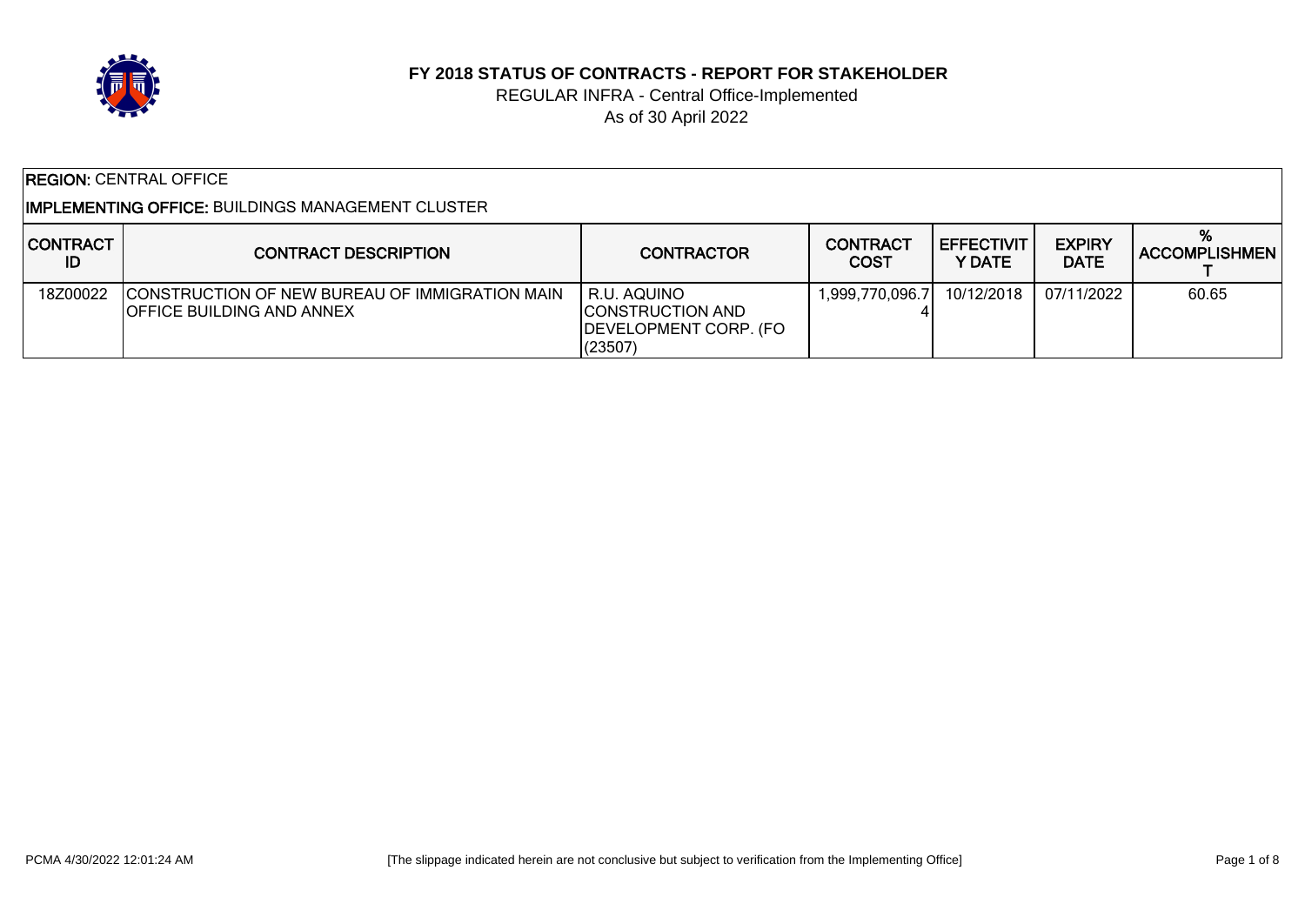## REGION: CENTRAL OFFICE

# IMPLEMENTING OFFICE: FLOOD CONTROL MANAGEMENT CLUSTER

| <b>CONTRACT</b><br>ID | <b>CONTRACT DESCRIPTION</b>                                                                                                                                                                                             | <b>CONTRACTOR</b>                                                                                                                                                                                                                                                    | <b>CONTRACT</b><br><b>COST</b> | <b>EFFECTIVIT</b><br><b>Y DATE</b> | <b>EXPIRY</b><br><b>DATE</b> | %<br><b>ACCOMPLISHMEN</b><br>T. |
|-----------------------|-------------------------------------------------------------------------------------------------------------------------------------------------------------------------------------------------------------------------|----------------------------------------------------------------------------------------------------------------------------------------------------------------------------------------------------------------------------------------------------------------------|--------------------------------|------------------------------------|------------------------------|---------------------------------|
| 18A00116              | CONSTRUCTION/REHABILITATION OF BOLO RIVER DAM,<br>BRGY. SAN ISIDRO, DUMALNEG, ILOCOS NORTE                                                                                                                              | TOKWING CONSTRUCTION,<br>CORP.(FOR; TOKWING<br>CONSTRUC (9650)                                                                                                                                                                                                       | 366,594,972.68                 | 01/22/2019                         | 08/05/2021                   | 100.00                          |
| 18C00044              | <b>REHABILITATION/RESTORATION OF DETERIORATED</b><br><b>DIKES/ERODED RIVERBANKS ALONG PAMPANGA RIVER</b><br>INCLUDING CANDABA CUT-OFF CHANNEL, CANDABA,<br>PAMPANGA (INLCUDING ROW), CANDABA AND SAN SIMON,<br>PAMPANGA | <b>EDDMARI CONSTRUCTION &amp;</b><br><b>TRADING (20301)</b>                                                                                                                                                                                                          | 174,297,340.42                 | 05/10/2018                         | 01/13/2020                   | 100.00                          |
| 18C00045              | REHABILITATION OF PAMPANGA RIVER BASIN AT<br>BARANGAY STA. CRUZ AND SAN NICOLAS, SAN SIMON,<br><b>PAMPANGA</b>                                                                                                          | <b>D.L CERVANTES</b><br><b>CONSTRUCTION</b><br>CORPORATION (FORMERLY:<br>(4965) / FERDSTAR<br><b>BUILDERS CONTRACTORS</b><br>(4965) / D.L CERVANTES<br><b>CONSTRUCTION</b><br>CORPORATION (FORMERLY:<br>(13799) / FERDSTAR<br><b>BUILDERS CONTRACTORS</b><br>(13799) | 111,714,781.67                 | 05/10/2018                         | 01/11/2020                   | 100.00                          |
| 18C00046              | <b>DIKING WITH SLOPE PROTECTION SACOBIA-BAMBAN</b><br><b>RIVER, BAMBAN, TARLAC</b>                                                                                                                                      | <b>D.L CERVANTES</b><br><b>CONSTRUCTION</b><br>CORPORATION (FORMERLY:<br>$(29646) / 11-16$<br>CONSTRUCTION (29646) / D.L<br><b>ICERVANTES</b><br><b>CONSTRUCTION</b><br>CORPORATION (FORMERLY:<br>$(13799) / 11 - 16$<br>CONSTRUCTION (13799)                        | 99,395,000.00                  | 05/10/2018                         | 05/04/2019                   | 100.00                          |
| 18C00047              | <b>FLOOD CONTROL WORKS-ABACAN RIVER DIKING AND</b><br>SLOPE PROTECTION WORKS, MEXICO, PAMPANGA                                                                                                                          | R.U. AQUINO<br><b>CONSTRUCTION AND</b><br>DEVELOPMENT CORP. (FO<br>(23507)                                                                                                                                                                                           | 715,621,703.26                 | 08/02/2018                         | 07/02/2021                   | 91.30                           |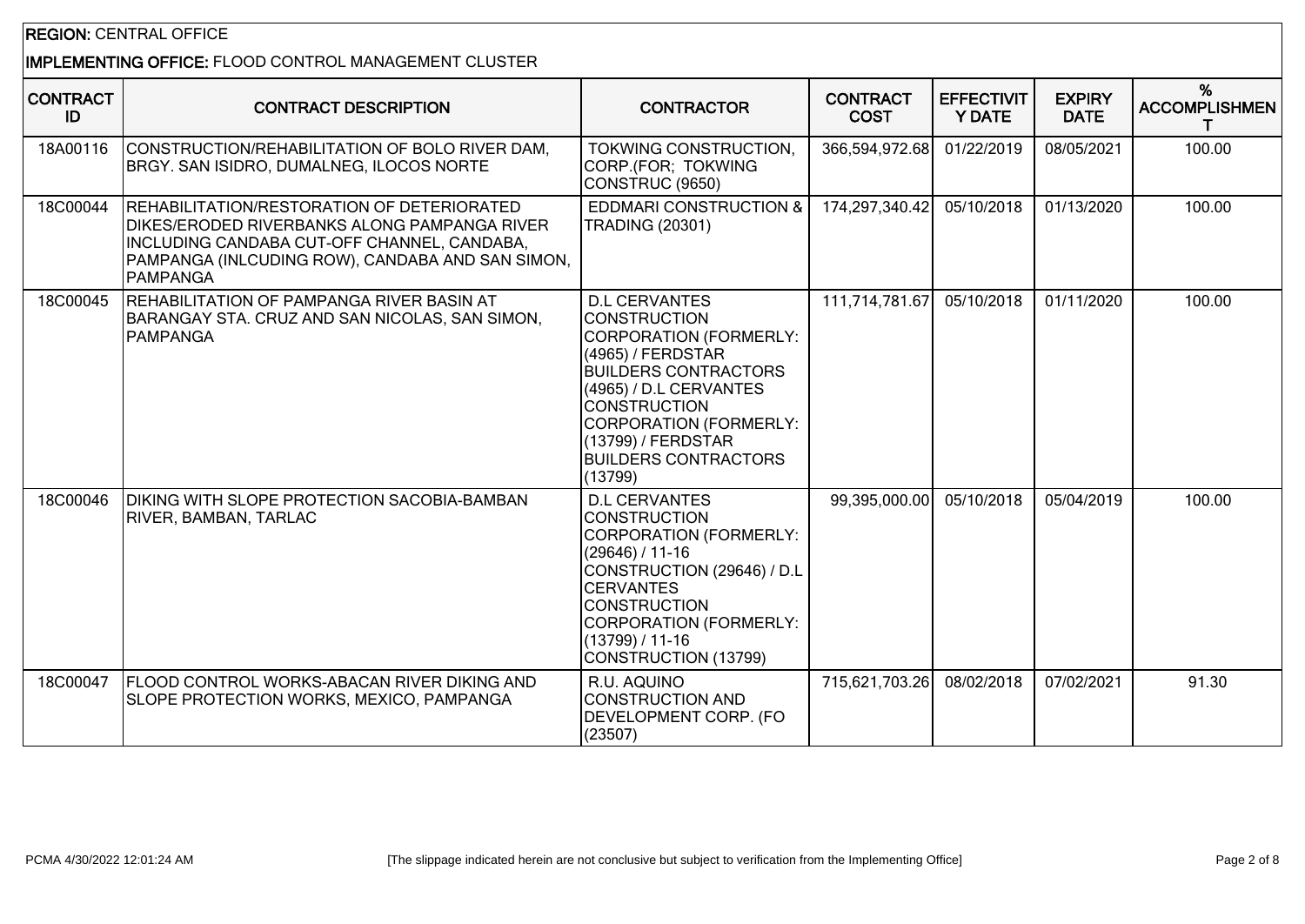| 18C00048 | REHABILITATION OF CABIAO-SAN ISIDRO RING LEVEE,<br>CABIAO AND SAN ISIDRO, NUEVA ECIJA                                                                                                                     | R.A. PAHATI CONST. &<br>SUPPLY, INC. (35843) /<br><b>GVDPM CONSTRUCTION</b><br>CORP. (FORMERLY: ZM<br>CONSTRUCTIO (35843) / R.A.<br>PAHATI CONST. & SUPPLY,<br>INC. (9052) / GVDPM<br>CONSTRUCTION CORP.<br>(FORMERLY: ZM<br>CONSTRUCTIO (9052) | 143,385,023.18 | 05/10/2018 | 08/02/2019 | 100.00 |
|----------|-----------------------------------------------------------------------------------------------------------------------------------------------------------------------------------------------------------|-------------------------------------------------------------------------------------------------------------------------------------------------------------------------------------------------------------------------------------------------|----------------|------------|------------|--------|
| 18C00049 | CONSTRUCTION OF LAYAC DIVERSION CHANNEL<br>INCLUDING ROW, DINALUPIHAN, BATAAN.                                                                                                                            | <b>NORTHERN BUILDERS</b><br>(8789)                                                                                                                                                                                                              | 137,535,565.26 | 09/18/2018 | 03/01/2021 | 100.00 |
| 18C00050 | REHABILITATION/IMPROVEMENT OF BALUYOT CHANNEL<br>AND ITS SPILLWAY, BACOLOR, PAMPANGA                                                                                                                      | R.U. AQUINO<br><b>CONSTRUCTION AND</b><br>DEVELOPMENT CORP. (FO<br>(23507)                                                                                                                                                                      | 285,919,977.30 | 03/11/2019 | 04/05/2021 | 100.00 |
| 18C00051 | CONSTRUCTION OF FLOOD CONTROL WORKS ALONG<br>SAPANG BAYU AND SAPANG MARAGUL, LUBAO AND STA.<br>RITA, PAMPANGA                                                                                             | TOKWING CONSTRUCTION,<br>CORP.(FOR; TOKWING<br>CONSTRUC (9650)                                                                                                                                                                                  | 93,978,711.90  | 07/30/2018 | 09/16/2020 | 88.05  |
| 18C00052 | DREDGING OF GUAGUA-PASAC RIVER, SASMUAN,<br>PAMPANGA                                                                                                                                                      | AARCON BUILDERS (28336) /<br><b>PREMIUM</b><br>MEGASTRUCTURES INC.<br>(28336) / AARCON BUILDERS<br>(36079) / PREMIUM<br>MEGASTRUCTURES INC.<br>(36079)                                                                                          | 187,534,010.23 | 11/14/2018 | 11/23/2020 | 100.00 |
| 18C00054 | CONSTRUCTION OF GROUNDSILLS ACROSS PASIG-<br>POTRERO RIVER AT DOWNSTREAM OF MANCATIAN<br>BRIDGE, ANGELES-PORAC RIVER AT DOWNSTREAM OF<br>MANCATIAN BRIDGE (GROUNDSILL NO. 1), ANGELES-<br>PORAC, PAMPANGA | NORTHERN BUILDERS<br>(8789)                                                                                                                                                                                                                     | 309,840,947.24 | 10/09/2018 | 12/29/2021 | 86.64  |
| 18C00055 | CONSTRUCTION OF GROUNDSILLS ACROSS PASIG-<br>POTRERO RIVER AT DOWNSTREAM OF MANCATIAN<br>BRIDGE, ANGELES-PORAC RIVER AT DOWNSTREAM OF<br>MANCATIAN BRIDGE (GROUNDSILL NO. 2), ANGELES-<br>PORAC, PAMPANGA | NORTHERN BUILDERS<br>(8789) / E.M.L.<br>CONSTRUCTION & TRADING<br>(8789) / NORTHERN<br><b>BUILDERS (10151) / E.M.L.</b><br><b>CONSTRUCTION &amp; TRADING</b><br>(10151)                                                                         | 298,552,518.18 | 11/15/2018 | 11/01/2021 | 94.02  |
| 18O00029 | UPGRADING OF LONGOS PUMPING STATIONS 1 AND 2<br>(PHASE 2), MALABON CITY                                                                                                                                   | E. F. CHUA CONSTRUCTION,<br>INC. (37826)                                                                                                                                                                                                        | 95,159,516.06  | 10/30/2018 | 06/26/2019 | 100.00 |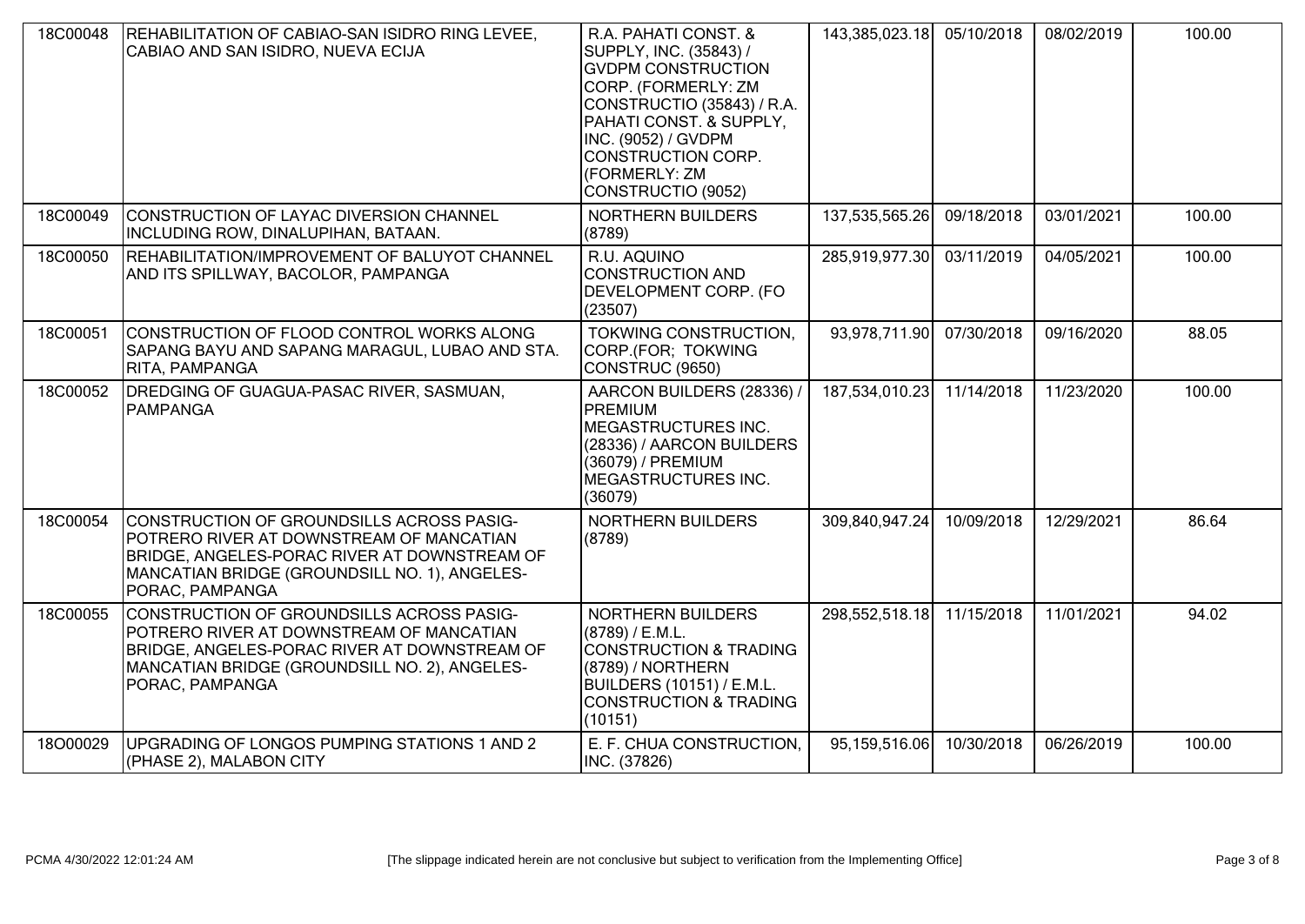| 18Z00027 | <b>FLOOD RISK MANGEMENT PROJECT FOR CAGAYAN DE</b><br>ORO RIVER (FRIMP-CDOR), JICA LOAN NO. PH-P259,<br>CONTRACT PACKAGE 1 (BONBON-KAUSWAGAN) | A.M. ORETA & CO., INC. (108)<br>/ IPM CONSTRUCTION &<br><b>IDEVELOPMENT</b><br>CORPORATION (108) / A.M.<br>ORETA & CO., INC. (14699) /<br>IPM CONSTRUCTION &<br><b>DEVELOPMENT</b><br>CORPORATION (14699)                                         | 371,066,673.84 | 12/25/2018 | 01/24/2022 | 86.14  |
|----------|-----------------------------------------------------------------------------------------------------------------------------------------------|---------------------------------------------------------------------------------------------------------------------------------------------------------------------------------------------------------------------------------------------------|----------------|------------|------------|--------|
| 18Z00030 | METRO MANILA FLOOD MANAGEMENT PROJECT, PHASE I,<br>REHABILITATION WORKS FOR BALUT PUMPING STATION                                             | TOKWING CONSTRUCTION.<br>CORP.(FOR; TOKWING<br>CONSTRUC (9650) /<br><b>FERDSTAR BUILDERS</b><br>CONTRACTORS (9650) /<br>TOKWING CONSTRUCTION,<br>CORP.(FOR; TOKWING<br><b>CONSTRUC (4965) /</b><br><b>FERDSTAR BUILDERS</b><br>CONTRACTORS (4965) | 390,874,497.37 | 01/17/2019 | 01/15/2021 | 100.00 |
| 18Z00031 | UPGRADING OF SPINE PUMPING STATION, NAVOTAS CITY                                                                                              | A.M. ORETA & CO., INC.<br>(37826) / E. F. CHUA<br>CONSTRUCTION, INC.<br>(37826) / A.M. ORETA & CO.,<br>INC. (108) / E. F. CHUA<br>CONSTRUCTION, INC. (108)                                                                                        | 385,000,002.58 | 02/12/2019 | 02/06/2020 | 100.00 |
| 18Z00032 | CONSTRUCTION/IMPROVEMENT OF CATBALOGAN CITY,<br>DRAINAGE SYSTEM, CATBALOGAN CITY, INCLUDING<br><b>ANTIAO RIVER CONTROL, SAMAR PROVINCE</b>    | <b>MSB VITUG CONSTRUCTION</b><br>(33019)                                                                                                                                                                                                          | 445,294,256.15 | 03/04/2019 | 03/17/2022 | 86.88  |
| 18Z00034 | CONSTRUCTION/IMPROVEMENT OF FLOOD CONTROL<br>STRUCTURES IN METRO CEBU, BRGY. PASIL AND ERMITA,<br>BRGY. TEJERO AND BRGY. TIPOLO, CEBU CITY    | <b>MSB VITUG CONSTRUCTION</b><br>(37270) / KEILANA<br><b>RESOURCE AND</b><br><b>DEVELOPMENT</b><br>CORPORATION (37270) / MSB<br><b>VITUG CONSTRUCTION</b><br>(33019) / KEILANA<br><b>RESOURCE AND</b><br>DEVELOPMENT<br>CORPORATION (33019)       | 266,562,984.71 | 03/18/2019 | 10/31/2020 | 100.00 |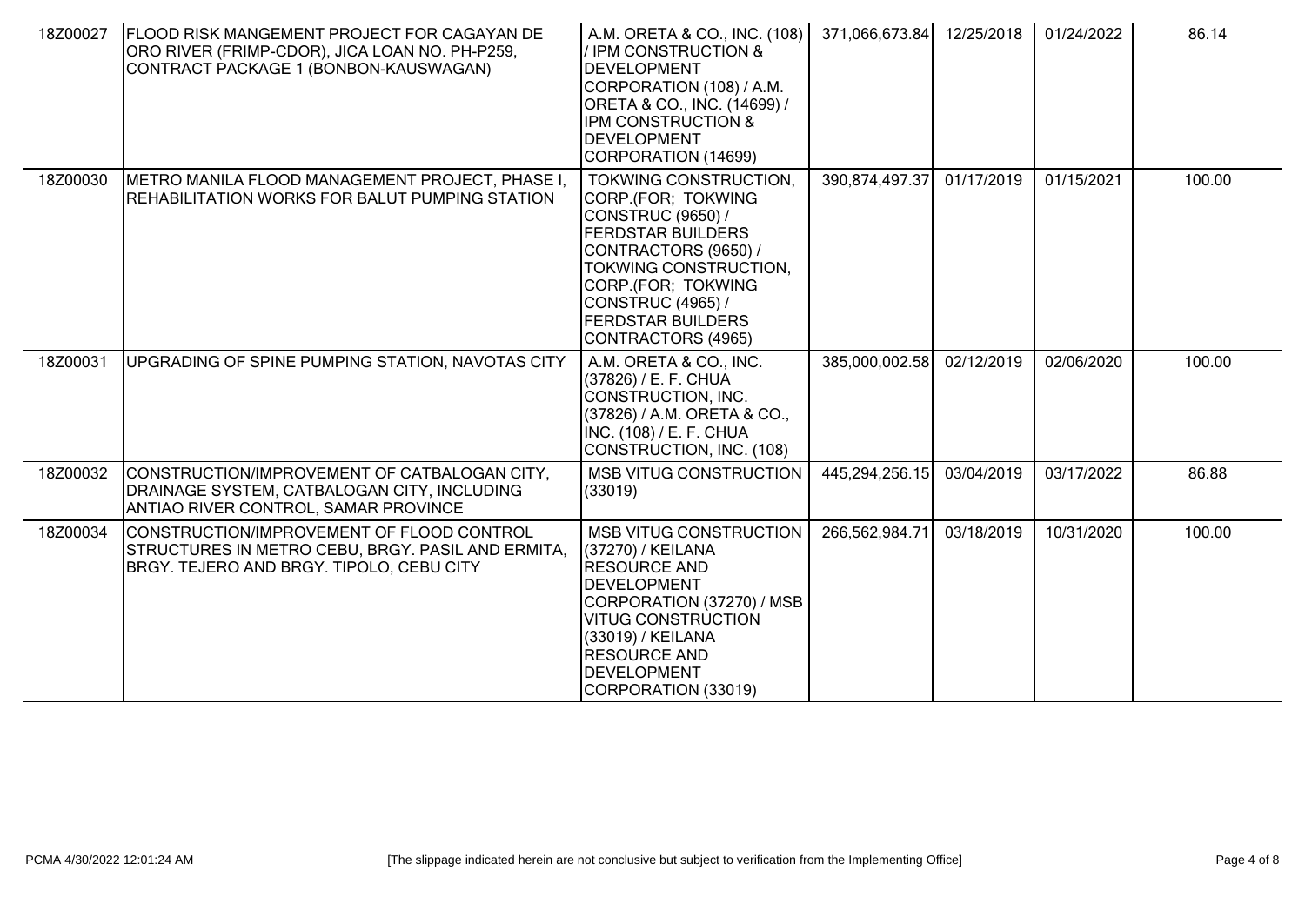## REGION: CENTRAL OFFICE

## IMPLEMENTING OFFICE: ROADS MANAGEMENT CLUSTER I (BILATERAL)

| <b>CONTRACT</b><br>ID | <b>CONTRACT DESCRIPTION</b>                                                                                    | <b>CONTRACTOR</b>                                                                                                                                                                                                                                             | <b>CONTRACT</b><br><b>COST</b> | <b>EFFECTIVIT</b><br>Y DATE | <b>EXPIRY</b><br><b>DATE</b> | %<br><b>ACCOMPLISHMEN</b> |
|-----------------------|----------------------------------------------------------------------------------------------------------------|---------------------------------------------------------------------------------------------------------------------------------------------------------------------------------------------------------------------------------------------------------------|--------------------------------|-----------------------------|------------------------------|---------------------------|
| 18Z00005              | CENTRAL LUZON LINK EXPRESSWAY (CLLEX) PROJECT,<br>PHASE 1 PACKAGE 5 - ZARAGOZA INTERCHANGE SECTION FIRST GROUP | CHINA CONSTRUCTION<br><b>ICORPORATION LIMITED</b><br>(17150) / PACIFIC CONCRETE<br><b>PRODUCTS, INC. (17150) /</b><br>ICHINA CONSTRUCTION<br>IFIRST GROUP<br><b>ICORPORATION LIMITED</b><br>(OECO 28033) / PACIFIC<br>CONCRETE PRODUCTS, INC.<br>(OECO 28033) | 676,860,931.10                 | 04/03/2019                  | 07/20/2021                   | 0.00                      |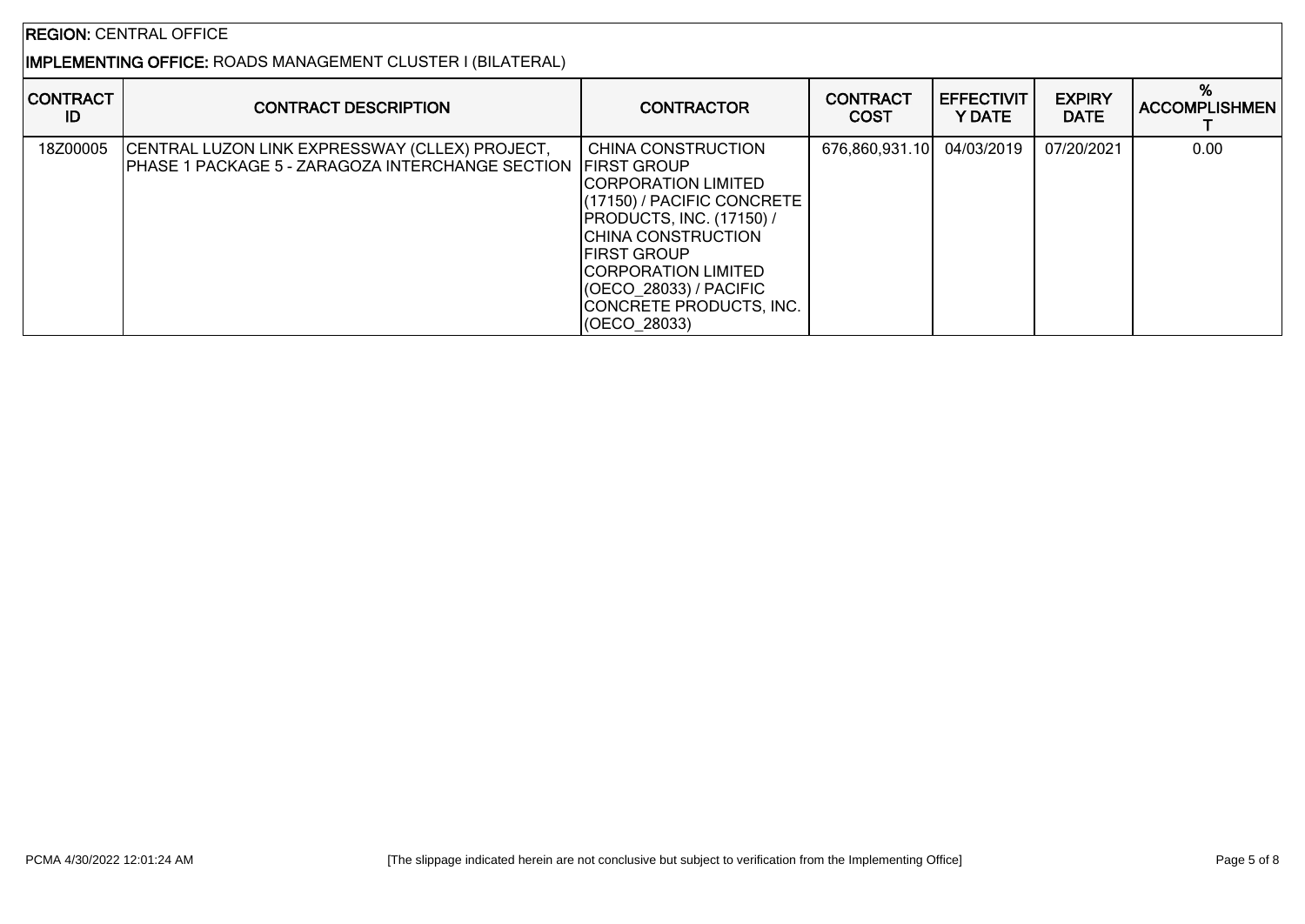| 18Z00038 | URGENT REHABILITATION OF TRANS-CENTRAL ROAD<br>DAMAGED BY CONFLICT IN MARAWI CITY, CONRTACT<br>PACKAGE - 1A, LOCATED IN MARAWI CITY, LANAO DEL SUR DEVELOPMENT CORP.<br>USING A DESIGN AND BUILD SCHEME             | M.M.A. ACHIEVER<br><b>CONSTRUCTION &amp;</b><br>(36445) / FLYING SEVEN<br>CONSTRUCTION (36445) /<br>CDH CONSTRUCTION (36445)<br>/ UNIMASTERS<br>CONGLOMERATION,<br>INCORPORATED (36445) /<br>M.M.A. ACHIEVER<br>CONSTRUCTION &<br>DEVELOPMENT CORP.<br>(32195) / FLYING SEVEN<br>CONSTRUCTION (32195) /<br>CDH CONSTRUCTION (32195)<br>/ UNIMASTERS<br>CONGLOMERATION,<br>INCORPORATED (32195) /<br> M.M.A. ACHIEVER <br>CONSTRUCTION &<br>DEVELOPMENT CORP. (3390)<br>/ FLYING SEVEN<br>CONSTRUCTION (3390) / CDH<br>CONSTRUCTION (3390) /<br><b>UNIMASTERS</b><br>CONGLOMERATION,<br>INCORPORATED (3390) /<br>M.M.A. ACHIEVER<br><b>CONSTRUCTION &amp;</b><br>DEVELOPMENT CORP.<br>(37936) / FLYING SEVEN<br>CONSTRUCTION (37936) /<br>CDH CONSTRUCTION (37936)<br>/ UNIMASTERS<br>CONGLOMERATION,<br><b>INCORPORATED (37936)</b> | 401,841,226.78 | 07/16/2019 | 07/18/2021 | 87.14 |
|----------|---------------------------------------------------------------------------------------------------------------------------------------------------------------------------------------------------------------------|-------------------------------------------------------------------------------------------------------------------------------------------------------------------------------------------------------------------------------------------------------------------------------------------------------------------------------------------------------------------------------------------------------------------------------------------------------------------------------------------------------------------------------------------------------------------------------------------------------------------------------------------------------------------------------------------------------------------------------------------------------------------------------------------------------------------------------------|----------------|------------|------------|-------|
|          |                                                                                                                                                                                                                     |                                                                                                                                                                                                                                                                                                                                                                                                                                                                                                                                                                                                                                                                                                                                                                                                                                     |                |            |            |       |
| 18Z00039 | URGENT REHABILITATION OF TRANS-CENTRAL ROAD<br>DAMAGED BY CONFLICT IN MARAWI CITY, CONRTACT<br>PACKAGE - 1B, LOCATED IN GREATER MARAWI, LANAO DEL CONSTRUCTION (6091) / N.B.<br>SUR USING A DESIGN AND BUILD SCHEME | N.B. SALBO CONSTRUCTION<br>(6091) / AL HUSSEIN<br><b>SALBO CONSTRUCTION</b><br>(18438) / AL HUSSEIN<br>CONSTRUCTION (18438)                                                                                                                                                                                                                                                                                                                                                                                                                                                                                                                                                                                                                                                                                                         | 230,010,867.26 | 07/16/2019 | 02/22/2021 | 80.10 |
| 18Z00040 | URGENT REHABILITATION OF TRANS-CENTRAL ROAD<br>DAMAGED BY CONFLICT IN MARAWI CITY, CONRTACT<br>PACKAGE - 2, LOCATED IN MARAWI CITY, LANAO DEL SUR<br>USING A DESIGN AND BUILD SCHEME                                | KOUZBARY BUILDERS<br>(36446)                                                                                                                                                                                                                                                                                                                                                                                                                                                                                                                                                                                                                                                                                                                                                                                                        | 126,850,380.51 | 07/16/2019 | 02/06/2021 | 85.95 |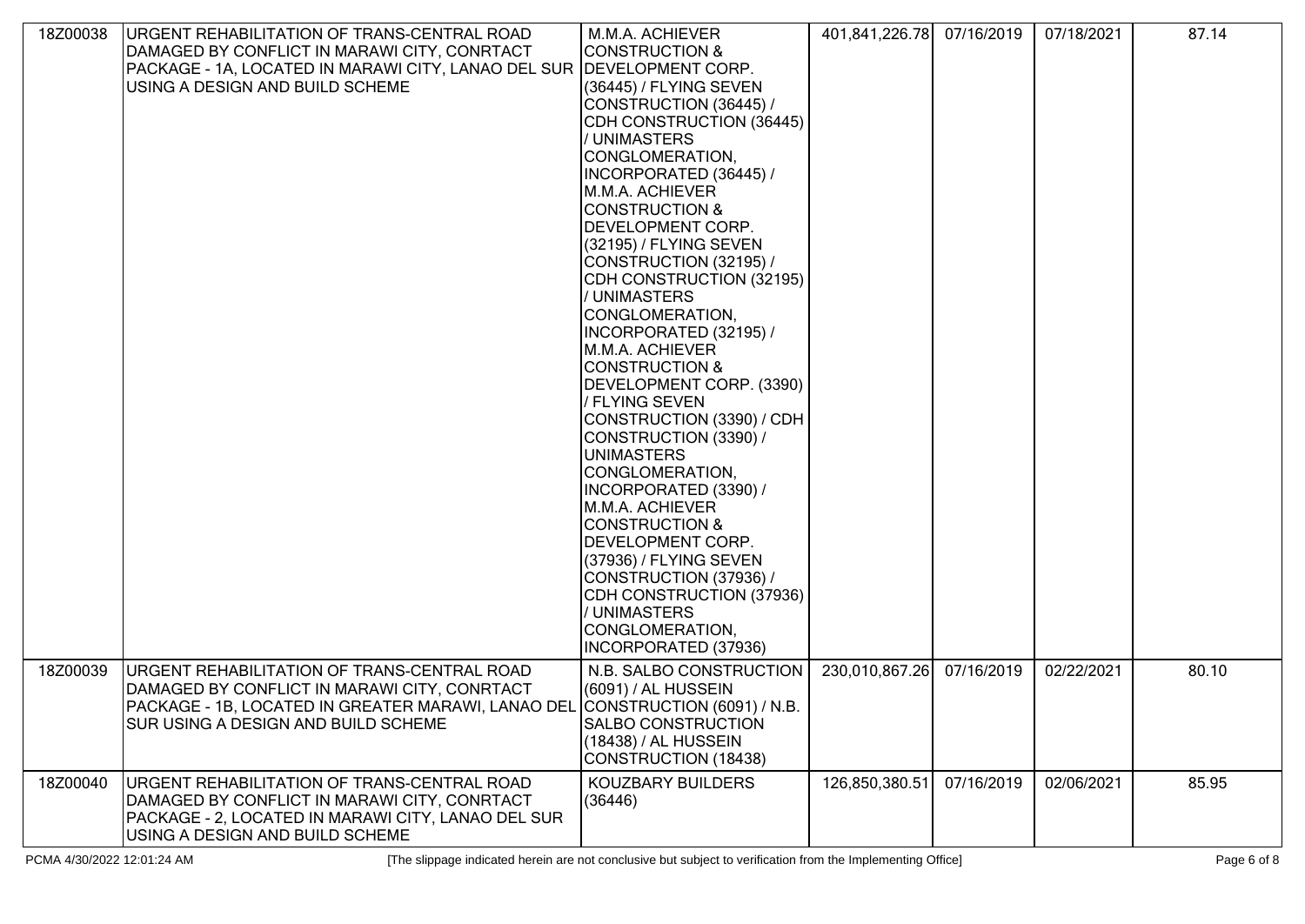| 19CC0271 | <b>IREPAIR/REHABILITATION (CONCRETE SLOPE</b>           | I C.E. MERCADO       | 32,086,791.86 02/14/2020 | 10/25/2020 | 100.00 |
|----------|---------------------------------------------------------|----------------------|--------------------------|------------|--------|
|          | <b>IPROTECTION) OF PLARIDEL BYPASS ROAD NO. 2 UNDER</b> | CONSTRUCTION (36501) |                          |            |        |
|          | <b>ITHE ANNUAL WORK PROGRAM 3, ASSET PRESERVATION</b>   |                      |                          |            |        |
|          | CONTRACT (APC) COMPONENT, ROAD UPGRADING AND            |                      |                          |            |        |
|          | <b>IPRESERVATION PROJECT STA. 39+(-877) TO STA.</b>     |                      |                          |            |        |
|          | 140+304.60, PLARIDEL, BULACAN                           |                      |                          |            |        |